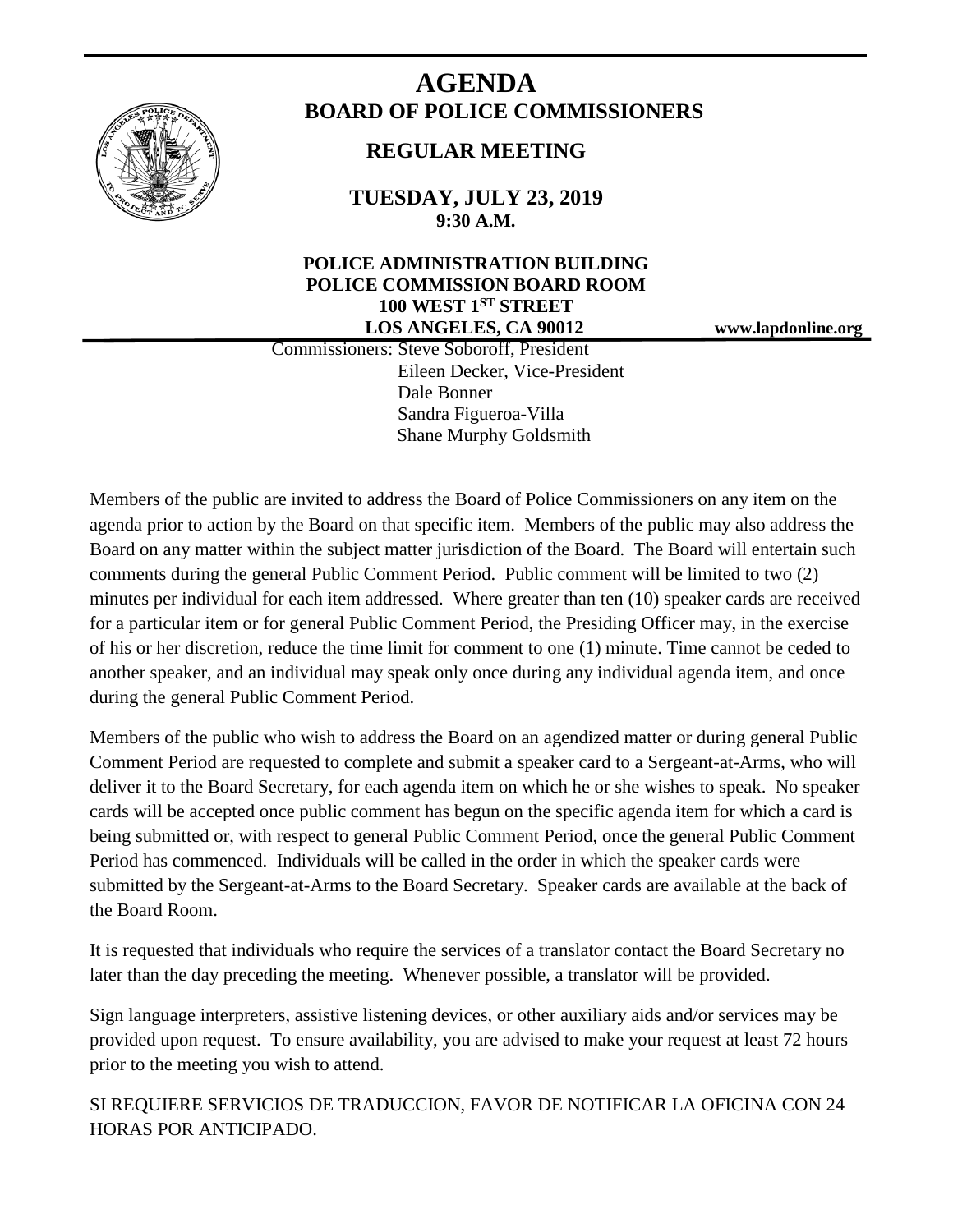#### **1. CONSENT AGENDA ITEMS**

A. DEPARTMENT'S REPORT, dated July17, 2019, relative to a monetary donation in the amount of \$3,284.46, from the Los Angeles Police Foundation, to be used to purchase Department approved safety equipment, for the benefit of Newton Area Homicide Section, as set forth. **[\[BPC #19-0199\]](http://www.lapdpolicecom.lacity.org/072319/BPC_19-0199.pdf)** 

Recommendation(s) for Board action:

APPROVE the Department's report and ACCEPT the donation.

B. DEPARTMENT'S REPORT, dated July 17, 2019, relative to a monetary donation totaling \$6,713.76, from the Los Angeles Police Foundation, to be used to provide the SWAT team with the equipment needed to convert (15) Department bean bag shotguns to a more compact system, for the benefit of Metropolitan Division, as set forth.

[\[BPC #19-0200\]](http://www.lapdpolicecom.lacity.org/072319/BPC_19-0200.pdf)

Recommendation(s) for Board action:

APPROVE the Department's report and ACCEPT the donation.

C. DEPARTMENT'S REPORT, dated July 17, 2019, relative to a monetary donation in the amount of \$3,600.00, from the Olympic Boosters Association, to be used to pay for six months of landscape maintenance surrounding the inside and outside of Olympic Station, for the benefit of Olympic Area, as set forth. **[\[BPC #19-0201\]](http://www.lapdpolicecom.lacity.org/072319/BPC_19-0201.pdf)** 

Recommendation(s) for Board action:

APPROVE the Department's report and ACCEPT the donation.

D. DEPARTMENT'S REPORT, dated July 22, 2019, relative to a monetary donation totaling \$110.00, from the Valley Traffic Advisory Council, to be used to reimburse two Officers for the Child Passenger Safety re-certification training fee, for the benefit of Valley Traffic Division, as set forth. [\[BPC #19-0202\]](http://www.lapdpolicecom.lacity.org/072319/BPC_19-0202.pdf)

Recommendation(s) for Board action:

APPROVE the Department's report and ACCEPT the donation.

#### **2. REGULAR AGENDA ITEMS**

A. DEPARTMENT'S REPORT, dated July 18, 2019, relative to the recommendation to award the Medal of Valor for bravery to Sergeant Harlan Taylor, Detectives Todd Burns, Timo Illig, and Vincent Rojas, Police Officers Aaron Green, Shannon Bryan, Miguel Dominguez, Brian Putnam, Antonio Hernandez, Kenneth Morales, Luis Lopez, Jose Moya, Cristina Shente, Michael Nagle, Andrew Cervantes, Christopher Moorhead, Jean Pierre Charles, Jose Flores, as set forth. [\[BPC #19-0204\]](http://www.lapdpolicecom.lacity.org/072319/BPC_19-0204.pdf)

Recommendation(s) for Board action:

APPROVE the Department's report.